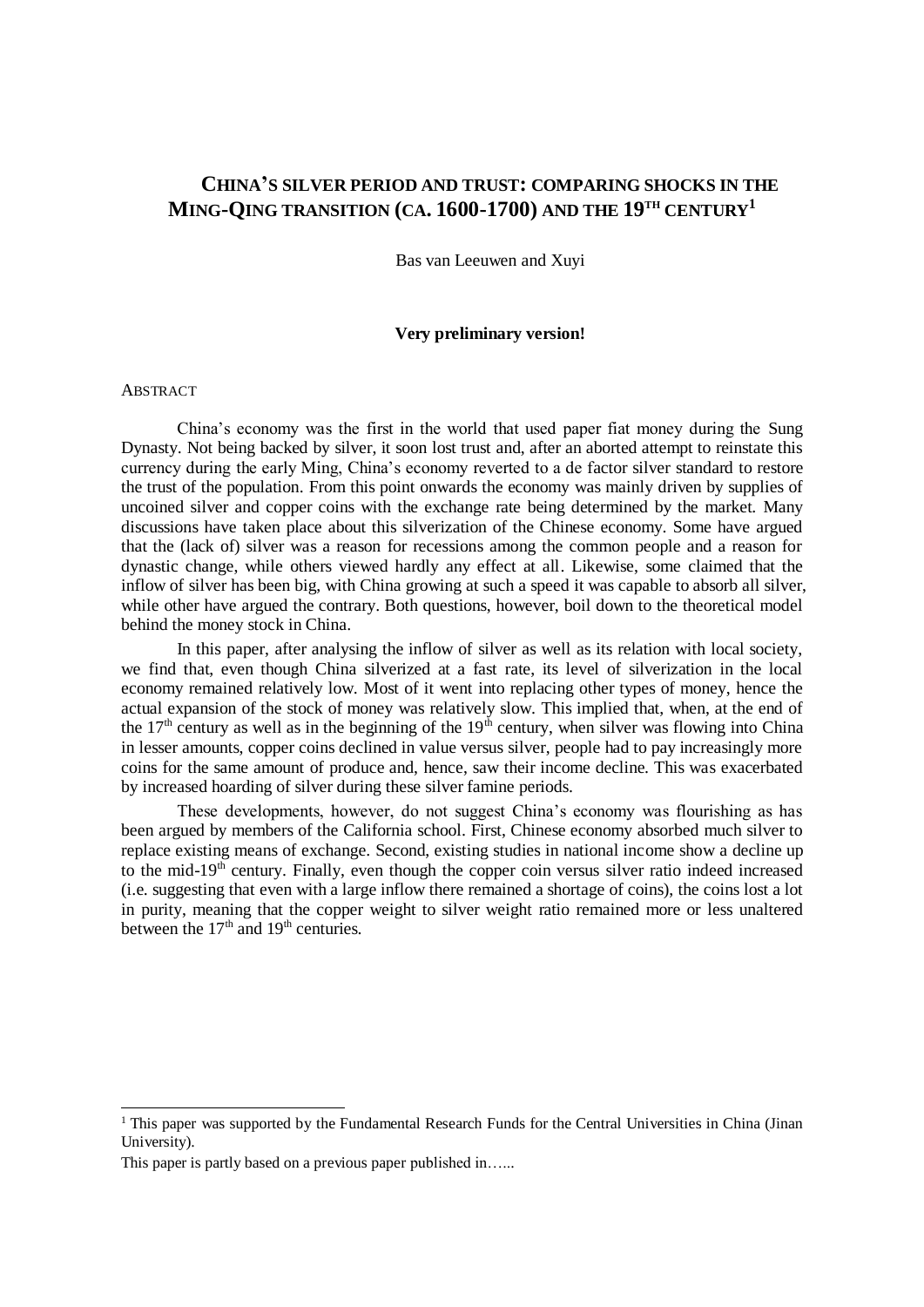# 1. INTRODUCTION

China's monetary history is one of continuous experiments. From a system largely based on copper coins, the *wen*, during the Tang Dynasty (618-907) and the Five Dynasties and Ten Kingdoms period (907-960), it went to a multiple currency system during the Song dynasty (960- 1276). Even though the money of account remained copper, it also introduced paper notes backed by copper. The shift towards uncoined silver as a money of account took place during the Jin Dynasty (1115-1234) which slowly replaced the Song Dynasty in Northern China. This Dynasty also issued paper notes backed by silver. Yet, it was only during the Mongol Yuan Dynasty (1271- 1368) that several attempts were made to create fiat paper money, i.e. even though silver was still money of account, the paper currency was not convertible anymore in silver (Von Glahn 2010). The bad economic and political situation combined with shortages of copper and silver induced strong inflation in this period. After the fall of the Yuan Dynasty, the Ming rulers (1368-1644) initially tried to re-establish a system based on copper as money of account both for its fiscal system and paper currency. Yet, just as the paper currency were to disappear quickly, so the Ming rulers in the 1430s changed the money of account back to uncoined silver. Even though at times there were attempts to increase the money stock (for example by printing paper money), this situation of an essentially bimetallic currency system with uncoined silver and minted copper coins remained in place from the 1430s up to the start of the twentieth century.

The period between the 1430s and the start of the twentieth century, which was characterised by small copper currency, the *wen*, and uncoined silver (sometimes provided as ingots), has been topic of much research. Two different, though related, discussions stand out. First. There is the discussion about the role of silver in dynastic decline. Many authors have argued that the shortage of silver in the mid-17<sup>th</sup> century due to smaller imports from the Spanish America's and the contraction of on Japanese silver caused rising prices, economic hardship, and ultimately contributed to the fall of the Ming Dynasty in 1644 and its replacement by the Qing Dynasty (1644-1911). The authors following this statement essentially use the Quantity Theory of Money by arguing that the imports of silver in the 1630s went down, which was exacerbated by a reduction in the velocity of money, implying that regions became more secluded, i.e. the commercialisation went down. In a similar fashion, Lin  $(2006)$  argued that the silver crisis of the start of the 19<sup>th</sup> century also contributed to the instability of the Qing Empire, which was only rescued by the renewed net inflow of silver in the second half of the  $19<sup>th</sup>$  century. This view is attacked by Von Glahn (1996b) who argued that not only did silver inflows hardly diminished in the 1630s and 1640s, but also that, when silver is scarce, we expect prices to decline while in fact they were rising affected as they were by catastrophic famines in the 1630s.

Second, the presence of silver has been used as an argument for assessing the level of development of the Chinese economy as a whole. For example, Frank (1998) and Atwell (2005, p. 476) argued for the  $17<sup>th</sup>$  century that the Chinese economy grew to such an extent that it was able to absorb all the silver that flowed into the country without losing its value versus copper, which was used in day-to day transactions. Indeed, the 1650s witnessed a steep increase in copper coin to silver ratio. On the other hand, Von Glahn (1996a, b) argued that the increase in the copper coin to silver ratio was just an acceleration of an already existing trend (1996a) and, furthermore, was removed by a reduction of the copper content of coins.

Both discussions essentially touch upon the question how silver affected the Chinese economy. In this paper we aim to further look into the role of uncoined silver as a money of account in the Chinese economy between the  $16<sup>th</sup>$  to  $19<sup>th</sup>$  centuries by focussing on the economic developments during the two silver famines in the mid-17<sup>th</sup> and the start of the 19<sup>th</sup> century. We will do so by, in the following Section, dealing with the stock of silver in circulation in China. Part of the explanation on how the resulting stock of silver affected the Chinese economy lies in its relation with copper coins, which were used in day-to-day transactions. We will deal with this in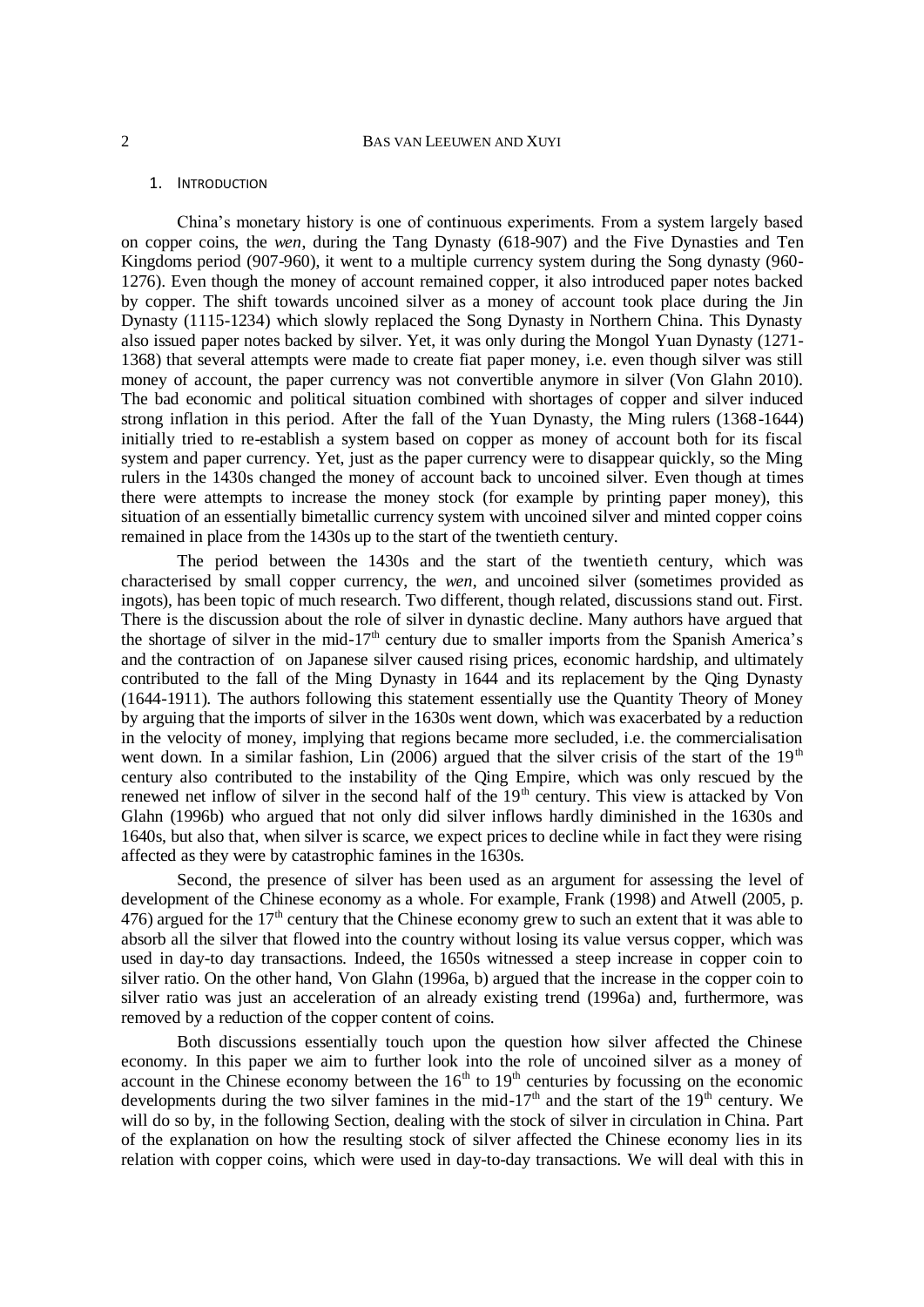Section 3. The findings from Sections 2 and 3 are then combined in Section 4 where we will deal with the consequences for Chinese economic development. We will end with a brief conclusion.

### 2. INFLOW OF SILVER INTO THE CHINESE ECONOMY

The inflow of silver in the Chinese economy is widely discussed (e.g. Flynn and Giraldez 1995; 1997). This silver came from four main sources. There was a domestic production, but most of it originated from Japan, or from South America (the latter flowing into China either via Manila or Europe both of which ultimately drew their silver from the Latin American mines (TePaske 1983)). Domestic production was indeed relatively modest even though the annual silver production significantly increased from 30,000 to 220,000 tael at the end of the  $14<sup>th</sup>$  and start of the  $15<sup>th</sup>$  century. Due to severe corruption, however, official silver production declined from 1453 onwards so that annual silver production dropped to 49,000 tael. From 1520 to 1644 the Ming government even abandoned silver mining altogether. Even though, after the rise of the Qing

**Table 1** Official annual production of silver between 1380 and 1880

| year      | annual production(tael) |
|-----------|-------------------------|
| 1380-1400 | 30,000                  |
| 1401-1434 | 230,000                 |
| 1435-1520 | 49,000                  |
| 1662-1700 | 12,000                  |
| 1700-1750 | 377,197                 |
| 1750-1800 | 439,631                 |
| 1800-1850 | 172,742                 |
| 1800-1880 | 70,795                  |

*Source:* Wu (2001); Qing archive of mining industry



**Figure 1** Official annual production of silver between 1380 and 1880

*Source:* See Table 1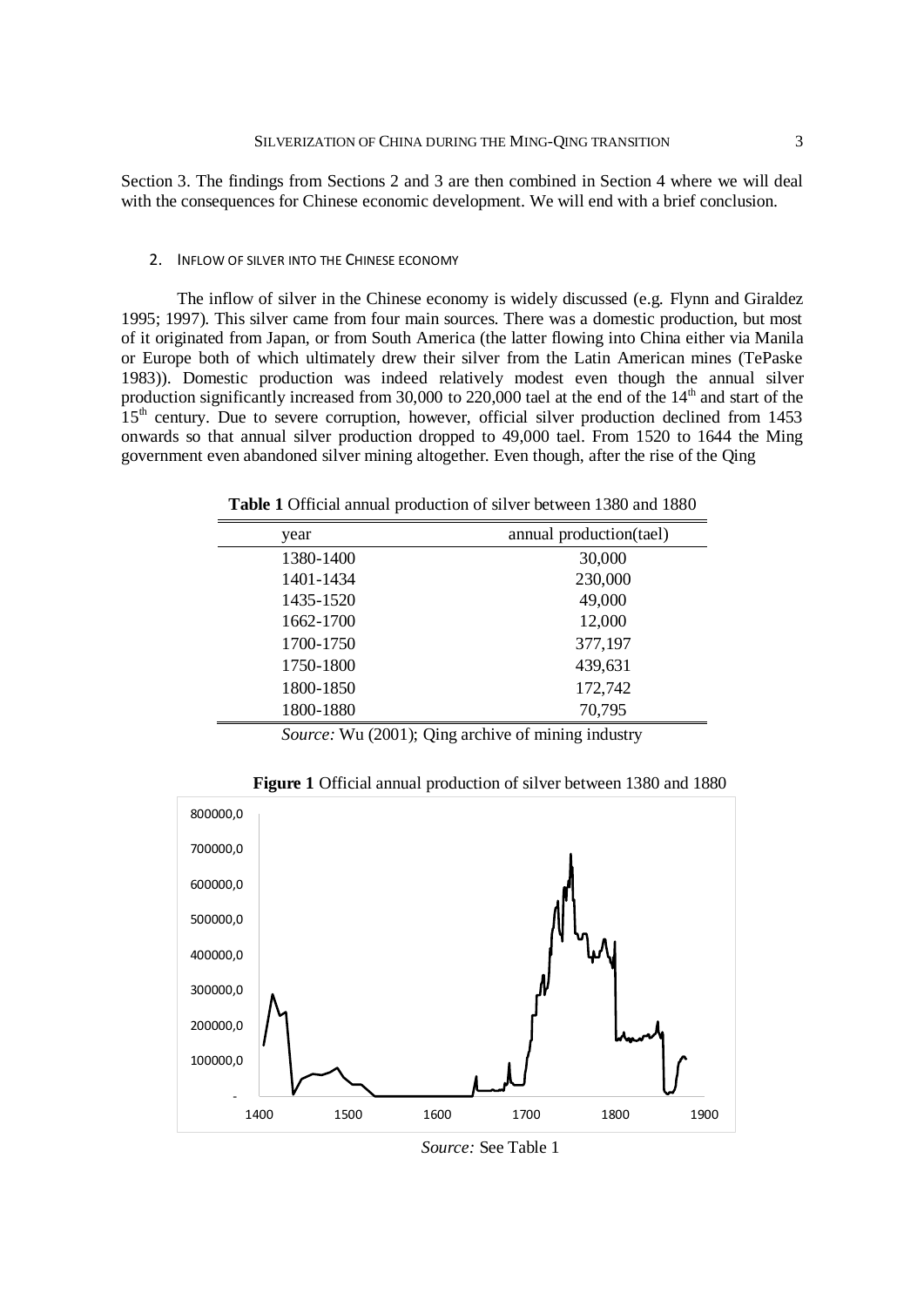| BAS VAN LEEUWEN AND XUYI                                                                     |  |
|----------------------------------------------------------------------------------------------|--|
|                                                                                              |  |
| dynasty in 1644, domestic silver production resumed it remained with an annual production of |  |

dynasty in 1644, domestic silver production resumed, it remained, with an annual production of 12,000 tael, at a low level (see Table 1, Figure 1). Considering a tael weighs ca. 37 grammes, the total amount of silver produced locally would never have been enough to silverize the Chinese economy. After all, even during the peak in the mid-18<sup>th</sup> century only 25,000 kilos were produced which means, on a population of ca. 286 million, 0.09 grammes per capita.

Therefore, it was largely through imports that the stock of silver could be expanded, i.e. via Japan, Manila, or Europe. The main import of silver from Japan took place between 1550 until this started to decline in the 1640s. This silver import has been quantified by many scholars (see Table 2). Most seem to agree of an annual import of ca. 1 million tael, which declined after 1650.

| $\sigma$ (then $\sigma$ ) $\sigma$ and $\sigma$ (then) |                        |               |                                     |  |  |  |
|--------------------------------------------------------|------------------------|---------------|-------------------------------------|--|--|--|
| year                                                   | total amount of import | annual import | source                              |  |  |  |
| 1530-1644                                              | 175,000,000            | 1,535,088     | Zhuang $(1995)$                     |  |  |  |
| 1585-1640                                              | 14,900,000             | 270,909       | Boxer (1988)                        |  |  |  |
| 1550-1645                                              | 98,990,000             | 1,042,000     | Von Glahn (1996a)                   |  |  |  |
| 1540-1647                                              | 79,581,250             | 743,750       | Wu (2001)                           |  |  |  |
| 1550-1645                                              | 224,000,000            | 2,357,895     | Kamiki<br>Yamamura<br>and<br>(1983) |  |  |  |
| 1648-1700                                              | 27,733,333             | 533,333       | Wu(2001)                            |  |  |  |

**Table 2** comparison of different estimates of silver imports from Japan between 1530 and 1708 (tael)

A third main source of silver is the trade with Manila, which took off after its founding in 1571. Table 3 shows current estimates of the imports of silver from Manila. These estimates are to a certain extent controversial since a large amount of smuggling occurred (e.g. Flynn and Giraldez 1995). Hence, calculations vary widely (see Table 3). However, as argued by Wu (2001), for the period between 1550 and 1649, Von Glahn (1996a), Liang (1989), Wang (1964), and Peng (1958) ignored parts of import of silver from Manila to China. On the contrary, Wan's (2004) estimate was based double counting of part of the silver that was imported into China. Therefore, we follow the estimates from Wu (2001) and Zhuang (1995) the average of which we will use further in the paper.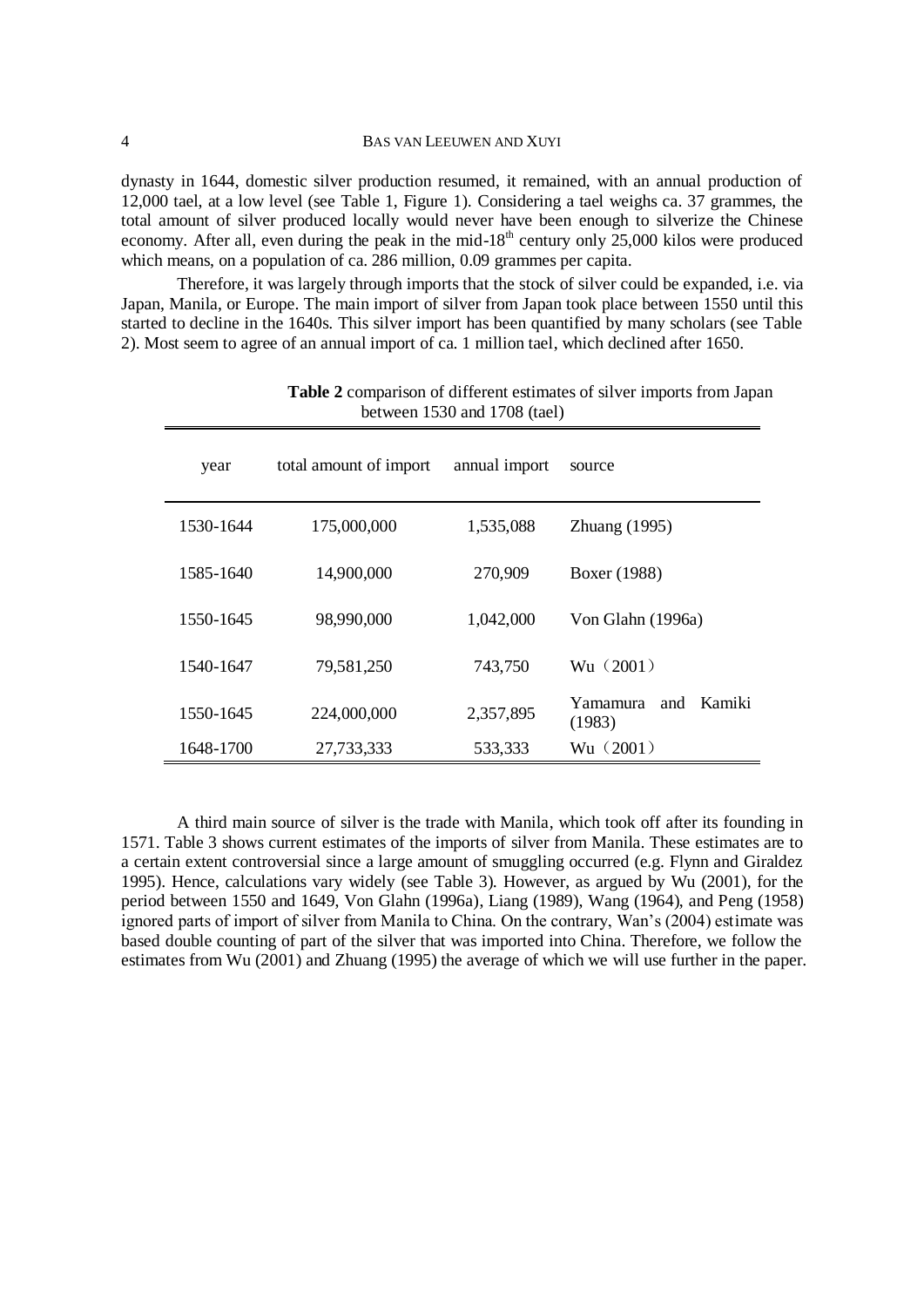| year      | total amount of imports | annual import | source                     |
|-----------|-------------------------|---------------|----------------------------|
| 1550-1645 | 61,570,000              | 648.105       | Von Glahn (1996a)          |
| 1550-1645 | 35,200,000              | 370.526       | Yamamura and Kamiki (1983) |
| 1573-1644 | 20.450,000              | 288,028       | Liang (1989)               |
| 1571-1644 | 38,160,000              | 522,740       | Wang (1964)                |
| 1567-1644 | 43,200,000              | 561,039       | Peng (1958)                |
| 1570-1644 | 203,200,000             | 2,745,946     | Wan (2004)                 |
| 1570-1649 | 68,552,250              | 867,750       | Wu (2001)                  |
| 1567-1643 | 75,000,000              | 986.842       | Zhuang $(1995)$            |
| 1650-1699 | 14,837,000              | 302.796       | Wu (2001)                  |

**Table 3** Comparison of different estimates of the import of silver from Manila to China (tael)

Finally, from 1550 onwards, European merchants shipped some silver to China in exchange for Chinese products. As table 4 shows, most scholars seem to agree on annual imports in the order of ca. 400,000 tael. Indeed, as Liu (2009) argued, Wan's (2004) estimate suffers from severe double counting. Therefore, we take average from the, very similar, estimates of Von Glahn (1996) and Zhuang (1995).

**Table 4** Comparison of different estimates of the Chinese imports of silver from Europe (tael)

| year      | total amount of imports | annual imports | scholars           |
|-----------|-------------------------|----------------|--------------------|
| 1550-1645 | 32,800,000              | 345,263        | Von Glahn $(1996)$ |
| 1570-1644 | 133,340,000             | 1,801,892      | Wan (2004)         |
| 1569-1636 | 27,000,000              | 402,985        | Zhuang $(1995)$    |
| 1700-1751 | 49,010,000              | 960,980        | Yu (1940)          |

For the period after the middle  $18<sup>th</sup>$  century, Wu(2001) and Liu(2009) merged the different estimates in term of import and export of silver in China together as we cited in the table 5. Combing all sources of silver in China enables us to tell something about the amount of silver in circulation. Table 5 shows our preferred estimates for annual increase in silver in China via imports and domestic production up to the transition of Ming and Qing dynasties in the mid-17th century. Adding up these values before 1650 and subtracting rough 50% (10% for wear and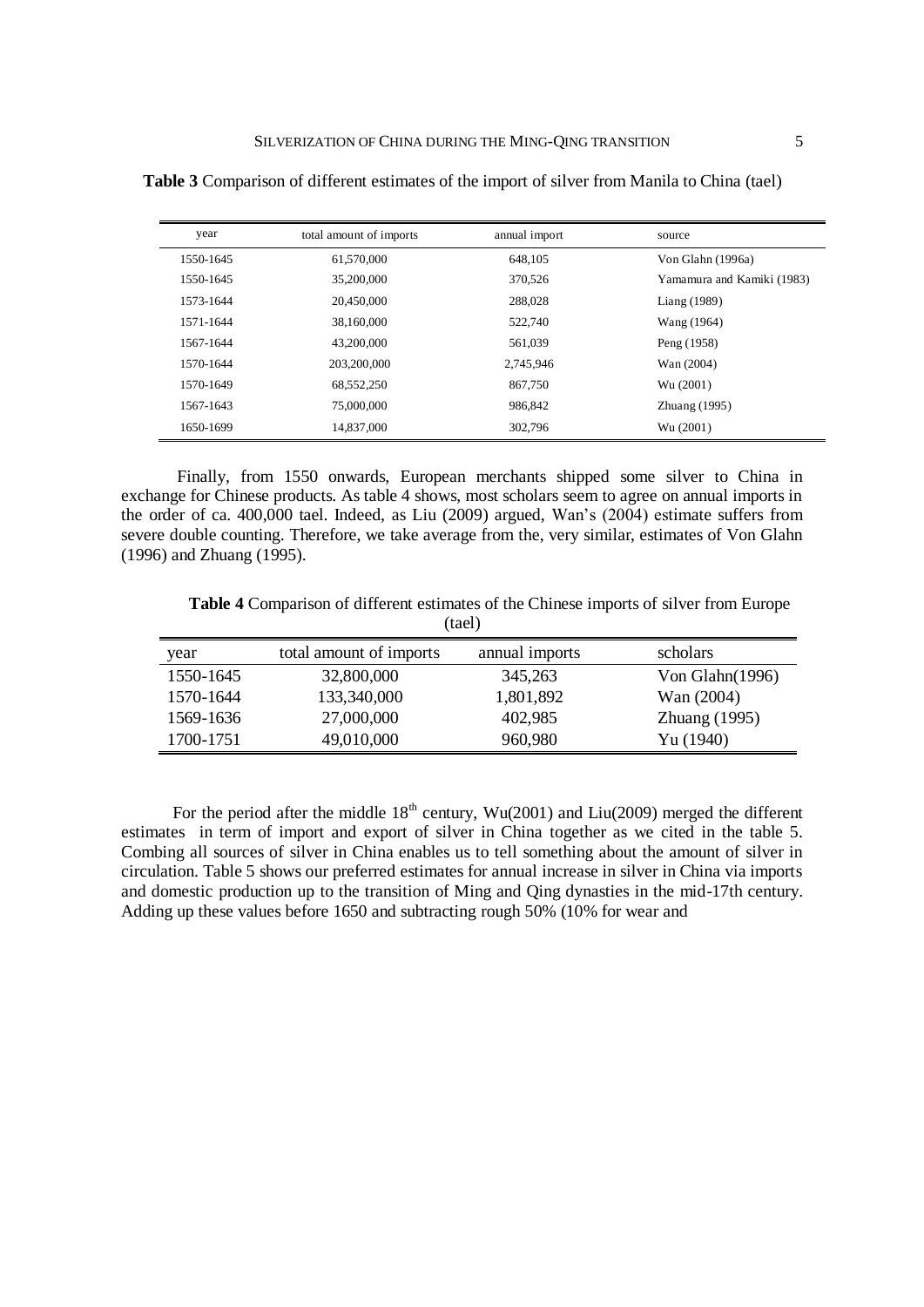|                  | from<br><b>Imports</b><br>Japan | <b>Imports</b><br>Philippines | from | import<br>Europe | from | domestic<br>production | export to<br>Europe | net<br>inflow |
|------------------|---------------------------------|-------------------------------|------|------------------|------|------------------------|---------------------|---------------|
| 1540-<br>1644    | 1,200,000                       | 928,000                       |      | 374,000          |      |                        |                     | 2,502,000     |
| $1645 -$<br>1700 | 570,000                         | 303,000                       |      |                  |      | 12,000                 |                     | 885,000       |
| 1701-<br>1759    | 95,624                          |                               |      | 416,667          |      | 404, 331               |                     | 1,436,755     |
| 1760-<br>1799    |                                 |                               |      | 5, 532, 650      |      | 414, 915               | 3, 135, 275         | 2,812,290     |
| 1800-<br>1834    |                                 |                               |      | 7, 377, 400      |      | 170,690                | 9,750,057           | 2,201,967     |
| 1834-<br>1856    |                                 |                               |      |                  |      |                        |                     | 8,050,000     |

**Table 5** Annual increase in silver in China via imports and home production (tael)

*Source:* Tables 1-4; Irigoin (2009)

tear and 40% for hoarding) (Wu 2001, pp.228) results in roughly 130 million taels of silver in circulation in 1650. This value corresponds to estimates from Liu (2005) who estimated the amount of silver in circulation to increase from 20 million taels in 1550 to around 130 million in 1650.

We are no able to give an overview of currency in circulation (see table 6). It is clear that in the 19<sup>th</sup> century the rise of notes, still backed by silver or copper, was once more on the rise.

|          | silver        | copper      | notes          | total         |
|----------|---------------|-------------|----------------|---------------|
| 1550     | 20,000,000    | 47,000,000  | $\overline{a}$ | 67,000,000    |
| 1650     | 130,000,000   | 47,000,000  | $\overline{a}$ | 177,000,000   |
| 1750     | 317,000,000   | 133,000,000 | $\overline{a}$ | 450,000,000   |
| 1855     | 1,169,000,000 |             |                | 1,169,000,000 |
| ca. 1900 | 907,900,000   | 365,400,000 | 194,600,000    | 1,467,900,000 |

**Table 6** Money in circulation in benchmark years in China (tael)

*Sources:* This text ; Liu (2005) ; Lin (2006, p. 85); Yan (2011)

Also, we can see that the increase in money between 1650 and 1900 was close to 8 times while population increased about 2.3 times.

# 3. MONETIZATION OF THE CHINESE ECONOMY

From the evidence of the inflow of silver we may deduce two things. First, it seems to be unlikely that the Ming-Qing transition as such was induced by a silver famine. Not only did silver imports not significantly decline until after the transition had taken place, but also the amount of silver in the economy was probably relatively small given its fast subsequent rise (see Table 6). But how deep did silver actually penetrate within the Chinese economy? One argument often brought forward by protagonists of a high degree of silverization is the, often quoted, "single whip" reform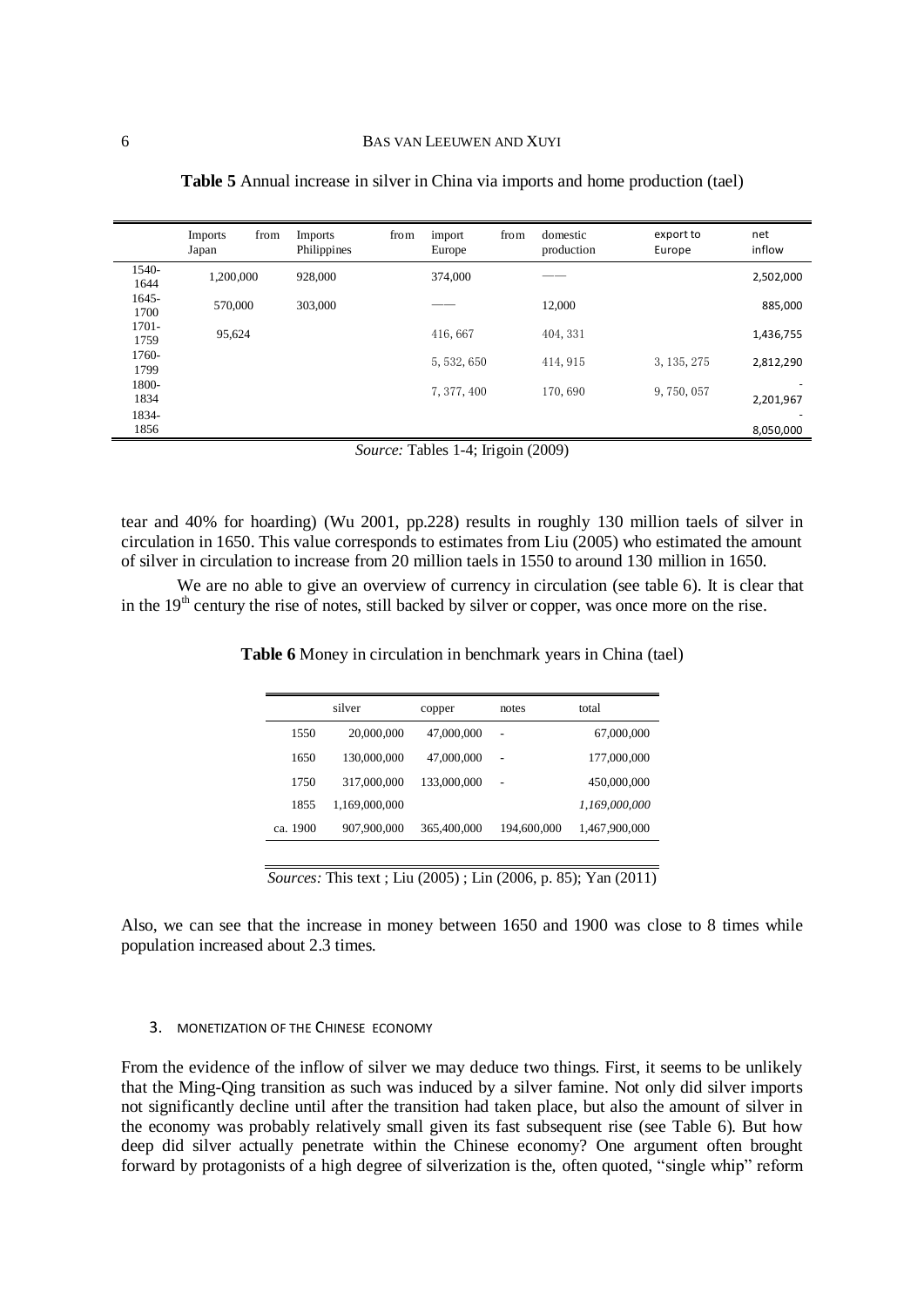in which a part of Chinese taxes was bundled into one silver tax. This reform introduced by the Ming government in order to convert tax into silver, started in certain provinces already in the 1530s, and

|      | tax in produce | in<br>tax<br>textiles | tax in copper | tax in paper cash | tax in silver | total tax  |
|------|----------------|-----------------------|---------------|-------------------|---------------|------------|
| 1450 | 25,880,000     | 255,500               |               | 4,737             | ۰             | 26,140,237 |
| 1500 | 30,900,000     | 766,000               |               | 3,247             | 32,000        | 31,701,247 |
| 1552 | 26,590,000     | 386,500               |               | 2,414             | 2,433,000     | 29,411,914 |
| 1602 | 28,370,000     | 345,500               |               | 0                 | 4,582,000     | 33,297,500 |
| 1620 | 27,800,000     | 270,500               |               | 8                 | 7,552,000     | 35,622,508 |
| 1651 | 10,482,525     |                       | 2,430,722     | 64                | 23,065,302    | 35,978,614 |

**Table 7** Chinese government income by category (expressed in tael of silver)

#### *Note:*

(1) 5 benchmarks from 1450 to 1620 were annual government revenue in the Ming dynasty. The taxation levied by the Ming government was comprised of non-currencies, which were levied in wheat, rice, cotton clothing, and silk textile, as well as currencies, which were levied in both paper and silver cash. Based on the official price of both non-currencies and paper cash in silver, we convert both non-currencies and paper cash to silver. According to government policies, 1 shi in rice or wheat costs 1 tael in silver; 1 pi in cotton clothing costs 0.5 tael in silver; 1 pi in silk textile costs 1 tael in silver; 100 guan in paper cash  $= 1$  tael in silver in 1430; 1000 guan in paper cash  $=1$  tael in silver between 1440 and 1470; 2000 guan in paper cash  $=1$  tael in silver between 1480 and 1620.

(2) The benchmark in 1651 was government revenue in Qing dynasty. The taxation levied by the Qing government still consisted of both non-currencies, which were levied in wheat, rice and hay, as well as currencies parts, which were levied in copper coin, paper and silver cashes. The official price of non-currencies, copper coin and paper in silver are following: 1 shi in rice or wheat costs 1 tael in silver; 1shu in hay costs 1 tael in silver; 1000 wen in copper coin costs 1 tael in silver; 2000 guan in paper cash =1 tael, which is taken from Ming price.

*Source:* Wu (2001); *shizu zhanghuangdi shilu*, vol.60.

lasted about 100 years before being complete. Yet, as Table 7 shows, even though the percentage silver in total government tax went up, it still did not make up more than 20% in 1620, well. This changed in 1651 during the Qing dynasty reign. Since its rise to power, the Qing dynasty started a serious reform in government finance: firstly it maintained and expanded the single whip reform initiated by the Ming to silverize government income and expenditure; secondly it cut the noncurrency taxation as much as possible, which accounted for 1~2% of total revenue. As table 7 showed, non-currency taxes in textiles had been completely abolished, mainly because the government did not control textile production anymore, but the main difference was that the government had aborted many of its non-currency based activities. These reforms caused government finances to be for 64% in silver.

Yet, even though the economy had silverized between ca. 1550 and 1650, this was not the case for ordinary people. As pointed out by Lin (2006, 5), government paid many of its activities in silver, i.e. largely to official and soldiers in big cities. Likewise long-distance trade and big merchants were using increasingly silver (e.g. Geiss 1979). However, smaller provincial towns, let alone the countryside, paid overwhelmingly in copper coins. It is therefore wrong to take the 65% of government tax paid in silver at the start of the Qing dynasty as being indicative that the economy was also for 65% silverized. In this respect we disagree with Geiss (1979, 155) who claimed that, copper could not take the place of paper cash due to the inability to assess their purity.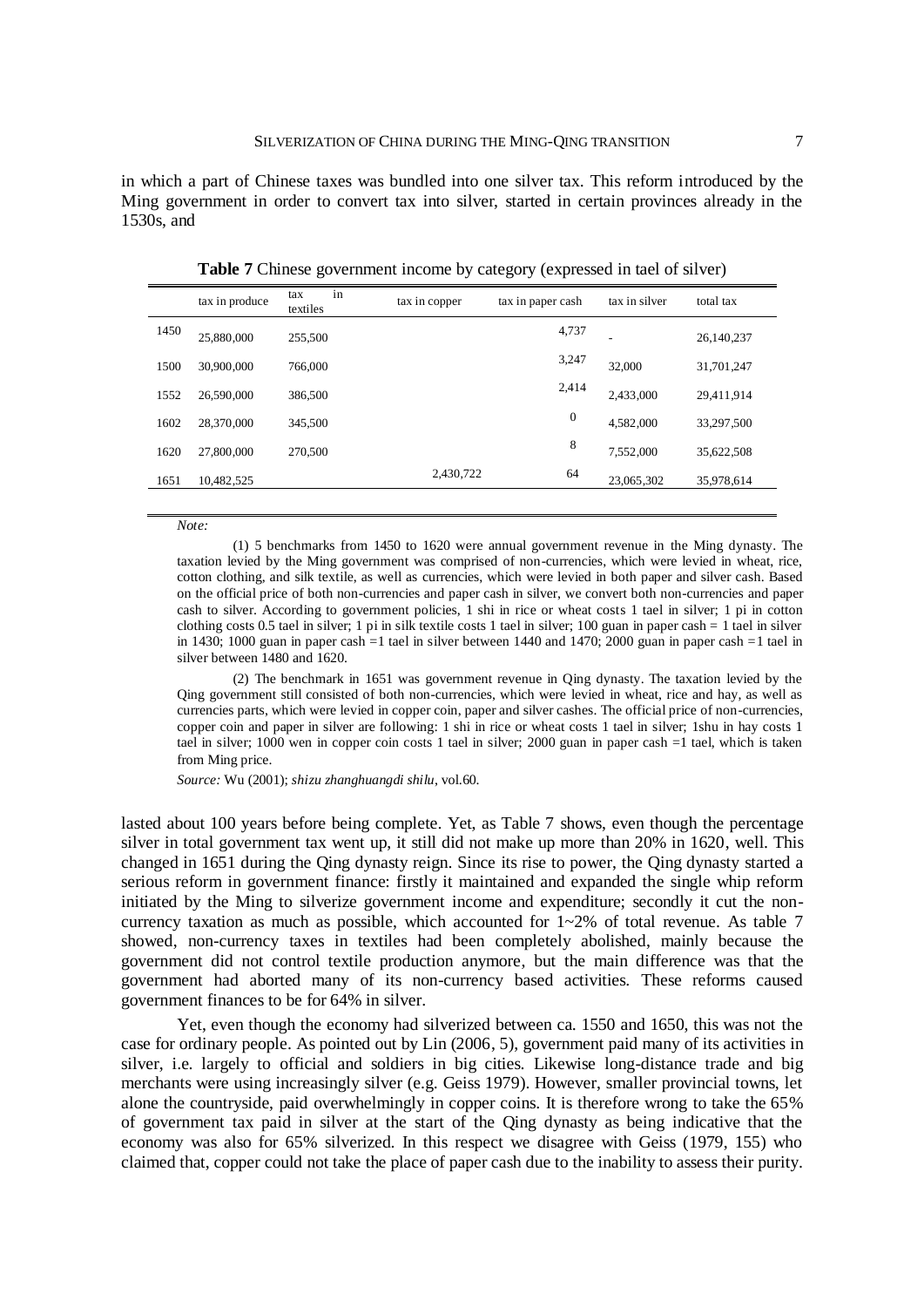Hence, it was much easier to set prices in silver. Indeed, even though this is exactly what happened, also because copper indeed varied in purity as we will see in next Section, using silver as a unit of account does not mean the economy was silverized. As we have seen the majority of every-day transactions remained done in copper, even though silver was often used as a unit of account.

Indeed, ordinary people had little options to actually pay in silver. We can calculate, based on Table 6, that in the  $17<sup>th</sup>$  century, on average there was 1 tael per capita in circulation, while there were ca. 400 copper *wen* available. Especially since silver was not coined, but melted and formed in ingots of varying weights with a low value ingot easily be as much as 5 tael, paying in silver might prove problematic. On the contrary, Braudel and Spooner (1967, p. 445) estimate that between 1500 and 1600 in Europe there was a stock of ca. 37,000 tonnes of silver (or 1 billion tael), implying 11 tael per capita. Given that in Europe coins did contain much less than the weight of tael in silver, it implies a much heavier level of silverization. Therefore, it is not surprising China relied much more on copper coins. Indeed, given that at best 50% of the population works and many will also have been paid in kind, we can assume the amount of cash per paid labourer will have been ca. 1200 coins, which boils down, with an average wage of ca. 19 tael, to 9.2% of the annual wage. $2$ 

Nevertheless, the share of silver in the economy increased markedly over time (see Table 6). So, whereas around 1650 still 1 tael per capita had been available, around 1850 it had increased to 2.7 tael. It is clear, however, that this silver still could not be used in day-to day transaction, and neither did the paper notes that were being issued at that time. One way of looking at this in more detail is by surveying a set of stone inscriptions. Based on a large amount of local inscriptions across China in Qing dynasty, 48 observations are collected from Shanxi, Henan, Guangdong, Guangxi, Fujian, Jiangsu, Beijing and Shanghai, which report in detail which currency was spent in different construction projects such as temples, ancestral halls, drama stages, schools, dams, and guild halls (see table 8). By plotting these observations together, we thus get a picture of the actual

| Period    | Beijing | Shanghai | Henan | Shanxi  | Jiangsu  | Fujian | Guangxi | total |
|-----------|---------|----------|-------|---------|----------|--------|---------|-------|
| 1650-1750 |         |          |       |         |          |        |         |       |
| 1750-1800 | ◠       |          |       |         |          |        |         | 6     |
| 1800-1850 |         | ∍        |       |         |          |        | 6       | 16    |
| 1850-1910 |         | ↑        |       | 3       |          |        | 8       | 23    |
| total     |         |          |       | $\circ$ | $\Omega$ | 6      | 15      | 47    |

**Table 8** Distribution of construction observation over Qing Dynasty

Source: Beijing: Wang, Shixiang ed.(2008): *Regulation of Artisans in Qing Dynasty*, China's Bookstore. Li, Hua(1980): *Stone Inscriptions of Guild Hall in Beijing Since Ming-Qing periods,* Relic Press. (王世襄编:《清代匠作 则例汇编》,中国书店 2008 年版;李华:《明清以来北京工商会馆碑刻选编》,文物出版社,1980 年。)

Shanghai:Library in Shanghai Museum ed.(1980): Selection of Stone inscriptions in Shanghai, Shanghai People Press. (上海博物馆图书资料室编:《上海碑刻资料选集》,上海人民出版社,1980 年版。)

Henan: Xutan(2005): Commerce in Zhuxian Town of Henan in Qing dynasty: from the evidence of stone Inscriptions of Merchant Guild Hall in both Shanxi and Shaanxi Provinces, *Monthly Journal of History*, No.6.(许檀: 《清代河南朱仙镇的商业—— 以山陕会馆碑刻资料为中心的考察》,《史学月刊》2005 年第 6 期。)

Shanxi: Zhang Zhengming, David F. and Wang Yonghong ed.(2007, 2009): *Stone Inscriptions in Shanxi Province Between Ming and Qing Dynasties*, Vol. 1-2, Shanxi Historical Literature Press.(张正明,科大卫,王勇红: 《明清山西碑刻资料选(续一)》,山西古籍出版社 2007 年版;《明清山西碑刻资料选(续二)》,山西古籍出 版社 2009 年版。)

 $\overline{a}$ 

 $2$  This is under the assumption that 1 tael of silver is equal to ca. 700 copper coins.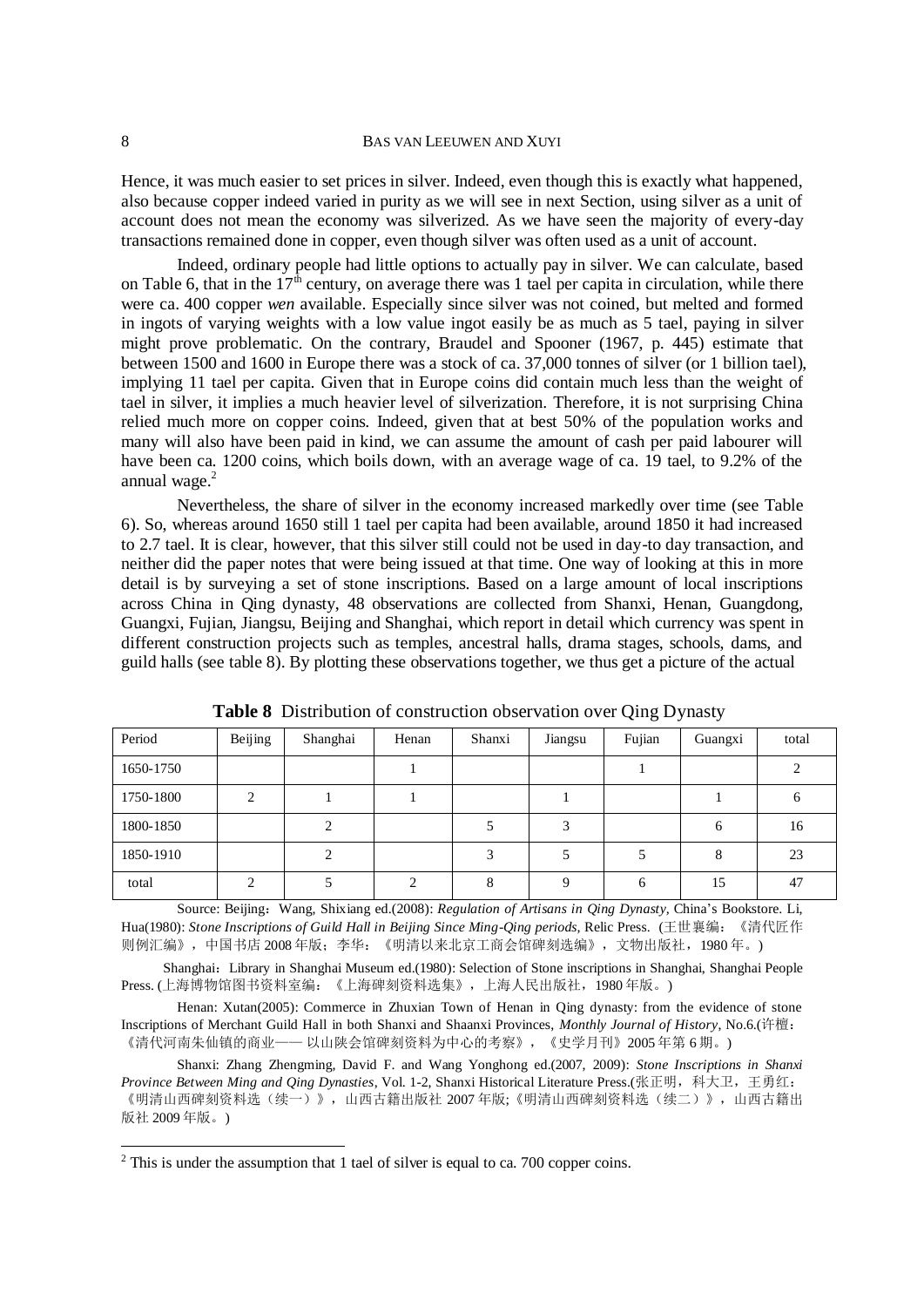Jiangsu: Jiangsu Museum ed.(1959): *Stone Inscriptions in Jiangsu Province Since Ming and Qing Dynasties*, Sanlian Bookstore. Suzhou Historical Museum, Historical Department in Jiangsu Normal College, and Research Section in Ming and Qing history in Nanjing University ed.(1981): *Stone Inscriptions of both industry and commerce sectors in Suzhou city during Ming and Qing Dynasties*, Jiangsu People Press. Wang, Weiping and Tang, Lixing ed.(1998): Stone Inscriptions of Social History in Suzhou city Since Ming and Qing Dynasties, Suzhou University Press. (江苏省博物馆 编:《江苏省明清以来碑刻资料选集》,三联书店(北京)1959 年版。苏州历史博物馆、江苏师范学院历史系、 南京大学明清史研究室合编:《明清苏州工商业碑刻集》,江苏人民出版社 1981 年版。王国平、唐力行主编: 《明清以来苏州社会史碑刻集》,苏州大学出版社 1998 年版。)

Fujian: Zheng, Zhengman, Kenneth D. ed.(1995): *Religious collection of Stone Inscriptions in Xinhua Prefecture of Fujian Province*, Fujian People Press. Huang, Zhongxin(2012): On the Merchant Group in Gutian of Fuzhou: from the evidence of Stone Inscriptions of Guild Hall in the Transition Period of Qing and Republican China, *Journal of Chinese Economic History Research*, No.1. (郑振满、丁荷生合编:《福建宗教碑铭汇编(兴化府分 册)》,福建人民出版社 1995 年版。黄忠鑫:《清末民初福州的古田商帮——以福州古田会馆碑刻为中心的考 察》.《中国经济史研究》2012 年第 1 期。)

Guangdong: Chinese Ancient Historical Research Section of Institute of Historical Research in Guangdong Academy of Social Sciences, Chinese Ancient Historical Teaching and Research Section of Historical Department in Sun Yat-sen University, and Foshan Museum in Guangdong Province ed.(1987): *Stone Inscriptions of Economic materials in Foshan City of Guangdong Province*, Guangdong People Press. (广东省社会科学院历史研究所 中国古代史研究室、中山大学历史系中国古代史教研室、广东省佛山市博物馆合编:《明清佛山碑刻文献经济 资料》,广东人民出版社 1987 年版。)

Guangxi: Zeng, Qiaowang(2010): *Collection of Stone Inscriptions in Lingcuan County in Different Dynasties*, Central Literature Press. Huang, Nanjin(2008): Stone Inscriptions in Yongfu County, Guangxi People Press. Du Haijun(2013): *Total Collection of Stone Inscriptions in Guilin City*, Vol.2, Chinese Bookstore. Tang, Lin and Hou, Xuanjue(2012): *On the Merchant Guild Hall in Guangxi Province*, Guangxi Normal University Press. (曾桥旺:《灵川 历代碑文集》,中央文献出版社 2010 年版;黄南津:《永福石刻》,广西人民出版社 2008 年版;杜海军:《桂林 石刻总集辑校》(下册),中华书局 2013 年版; 唐凌、候宣杰:《广西商业会馆研究》,广西师范大学出版社 2012 年版。)

money paid during the Qing dynasty which is reported in Table 9. After correcting for different provinces, it becomes clear that, even though the share of silver payments increased in the late Qing, this increase remained relatively small. However, please keep in mind these are just

|      | silver | copper |     |
|------|--------|--------|-----|
| 1750 | 5%     |        | 95% |
| 1780 | 5%     |        | 95% |
| 1820 | 6%     |        | 94% |
| 1840 | 7%     |        | 93% |
| 1860 | 7%     |        | 93% |
| 1890 | 11%    |        | 89% |
|      |        |        |     |

**Table 9** Share of copper and silver payments in stone inscripts

observations for low skilled construction work while big merchants and government officials were more generally paid in silver. Hence, this increase in silver payments of even lower skilled workers tells us that the society as a whole substantially increased the level of silverization.

### 4. MONETIZATION AND CHINESE ECONOMIC DEVELOPMENT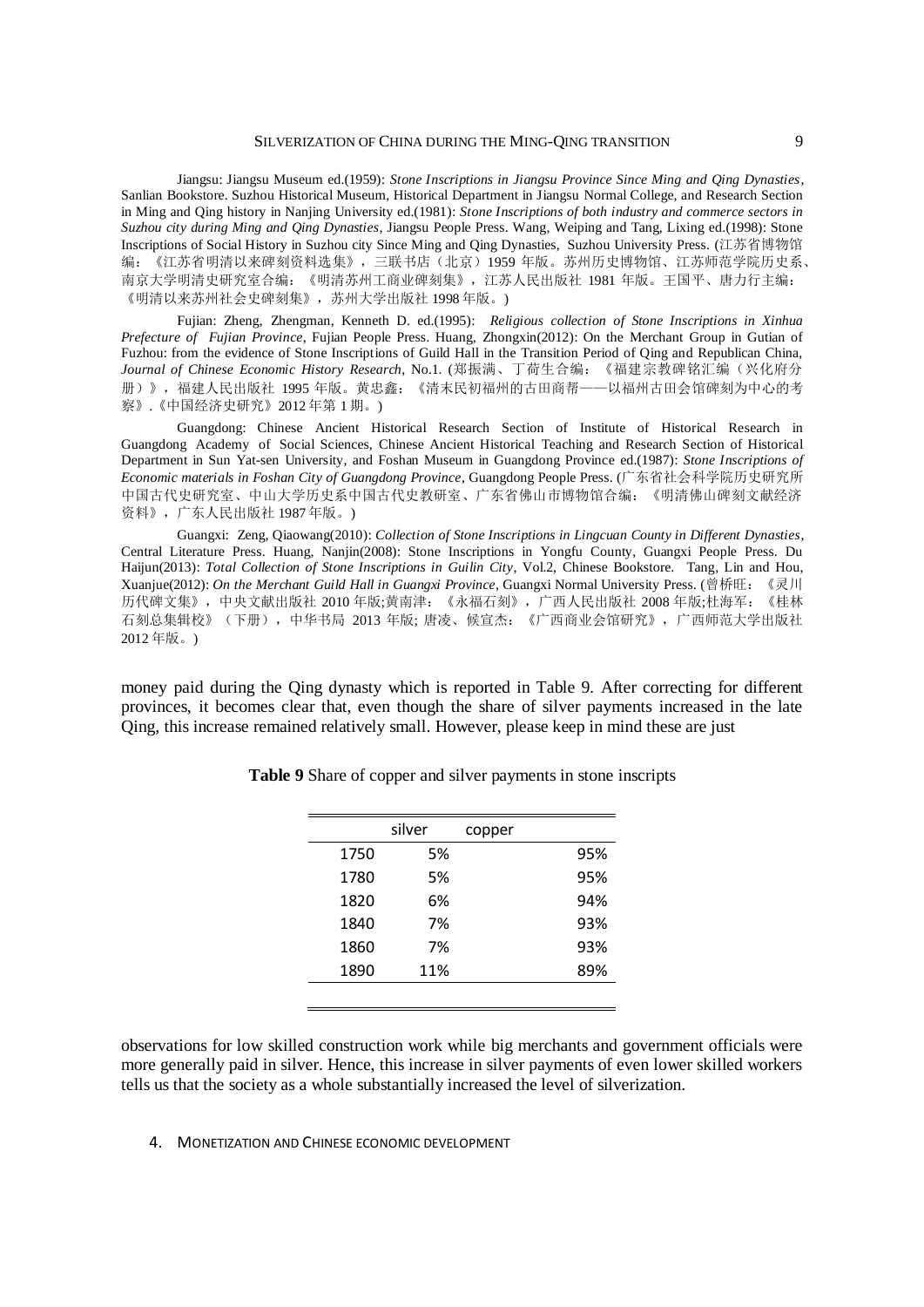In the previous Sections we have dealt with two main issues in Chinese historiography, i.e. the amount of silver in the Chinese economy and the extent to which this silver poured down to the "common man". The question that thus remains is how this silver influenced Chinese economic development.

As pointed out in the introduction, two major, and interrelated, debates surround this question, namely, first, whether the Chinese economy suffered from the two silver famines and, second, whether the Chinese economy was developed enough to absorb the large increase of silver that occurred between the  $17<sup>th</sup>$  and  $19<sup>th</sup>$  centuries. Both questions, however, ultimately derive from how we view the role of money. In an orthodox monetarist way, any outflow of money can only have a temporary effect on the real economy as it will simply reduce prices in the long-run. This view was also stressed by contemporaries in the  $17<sup>th</sup>$  century such as Tang Menglai (1627-1698), a scholar-official from Shandong, who argued that silver was not presenting wealth by itself, but rather that all kinds of products could function as money as long as people had trust in it (Kishimoto-Nakayyama 1984, p. 240). Wealth rather came from grain, or silk.

Yet, an alternative view, as expressed by Wei Shixiao(1655-?) who argued that "When misers accumulate treasure, the treasure is damaged. Spendthrifts may spend a million taels a day on foolish extravagances, but the expended treasure circulates among the people through the hands of those who obtain it." (Kishimoto-Nakayyama 1984, p. 241). In other words, even though spending is a vice in itself, it is a virtue for society. This matches more with the Keynesian interpretation of the stock of money, which argues that a decline in the stock of money (M) rises the rate of interest, decreasing investment (i.e. increasing hoarding) which in turn decreases income, output and unemployment via the multiplier effect. In this version, it is unlikely that there will be a price effect. Indeed, looking at the silver prices of rice by Peng Xinwei (1958), we find very little





evidence of a strong price decline (see Figure 2) other than the decline to normalcy after the wars and famines of the Ming-Qing transition. A similar argument can be brought forward for the Daoguang depression during the first half of the  $19<sup>th</sup>$  century. Also here we find very little evidence for a substantial decline in rice prices.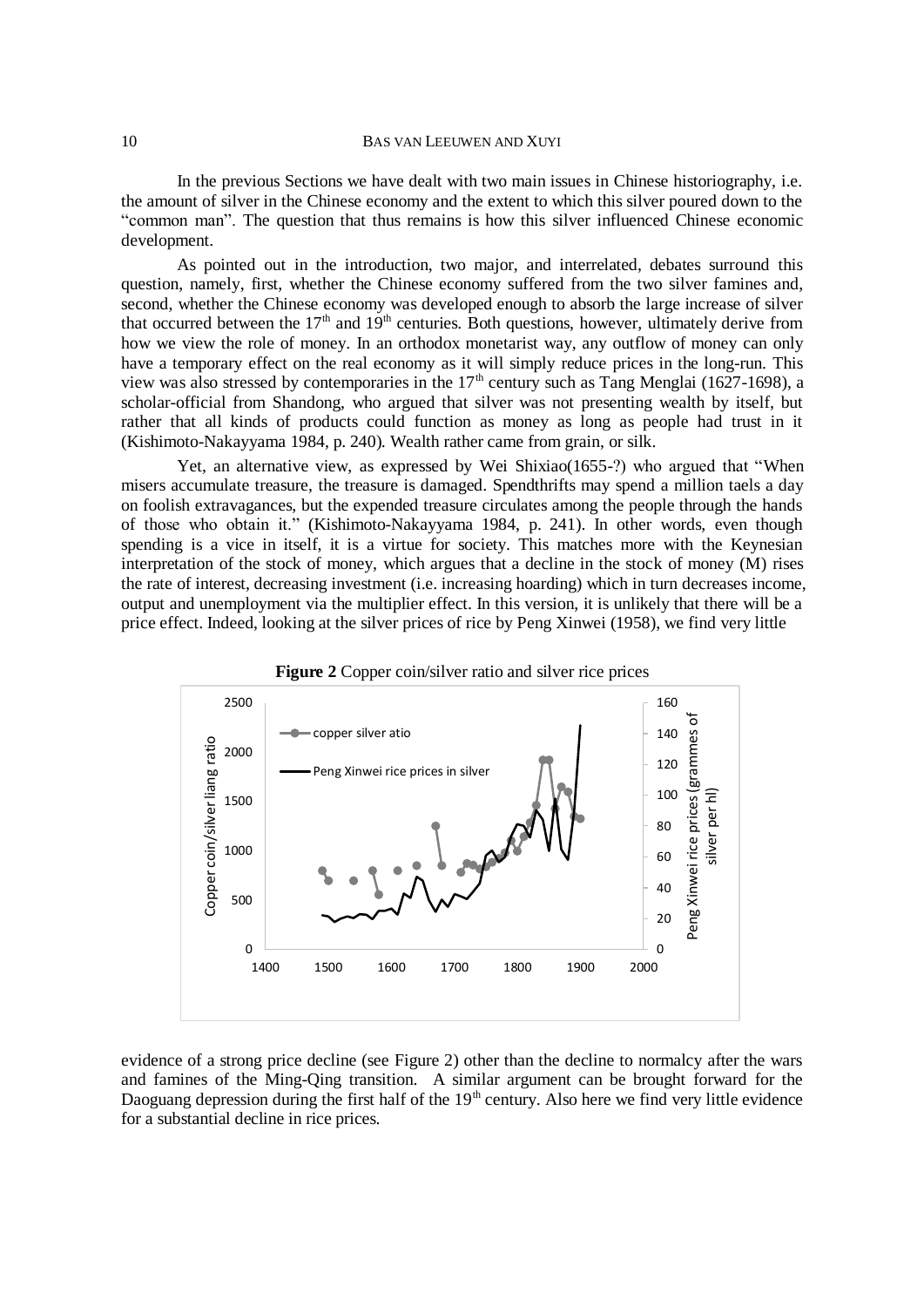If indeed the Keynesian interpretation holds, we should find evidence of increased hoarding. We can express this formally, using the Cambridge cash balance version of the Quantity theory of Money, i.e.

$$
M = kPy
$$

,where *M* is the money in circulation (M1), *k* is proportion of national aggregate income the population holds in cash balances, *P* is the price level, and *y* is real Net National Income. From Table 6 we know the stock of money, while GDP, being a proxy for NNI, can be ontained from Shi et al. (2014) and Broadberry et al. (2012). P can be obtained from Peng Xinwei (1958). The results

| 1550     | 0.25% |
|----------|-------|
| 1650     | 0.47% |
| 1750     | 0.37% |
| 1855     | 0.51% |
| ca. 1900 | 0.37% |
|          |       |

are given in Table 10. First, it is clear the percentages are much lower than those at present-day, which is close to 8%. Yet, much production in the  $17<sup>th</sup>$  (and  $19<sup>th</sup>$ ) century was also not monetized which reduces the percentage cash balance. Nevertheless, it is clear that in the  $17<sup>th</sup>$  century and the start of the  $19<sup>th</sup>$  century hoarding went up in reaction to the silver famine hence confirming essentially Keynesian mechanics.

This also implies that a silver famine is likely to reduce the money stock even further by hoarding, i.e. reducing the velocity of money. But did this in fact turn out to be a problem for ordinary people as most of them, even in the 19<sup>th</sup> century, still paid in copper? As figure 2 shows, the copper coin-to silver ratio went up considerably between the  $17<sup>th</sup>$  and  $19<sup>th</sup>$  centuries with most

**Table 11** copper coin/silver liang ratio corrected for share copper in coins

|      | copper<br>coin/silver<br>liang ratio | percentage<br>copper in<br>copper<br>coin | copper coin weight<br>(grammes) |       |
|------|--------------------------------------|-------------------------------------------|---------------------------------|-------|
| 1375 | 1000                                 | 100%                                      | 3.72                            | 1,000 |
| 1505 | 700                                  | 90%                                       | 3.72                            | 630   |
| 1550 | 700                                  | 90%                                       | 3.72                            | 630   |
| 1575 | 800                                  | 94%                                       | 3.72                            | 750   |
| 1625 | 1000                                 | 50%                                       | 3.72                            | 500   |
| 1740 | 830                                  | 50%                                       | 4.46                            | 498   |
| 1800 | 1070                                 | 52%                                       | 3.72                            | 556   |
| 1890 | 1530                                 | 54%                                       | 2.23                            | 496   |
|      |                                      |                                           |                                 |       |

*Source:* Peng (1958); Yang (1962); Qian and Guo (1985); Liu (2003)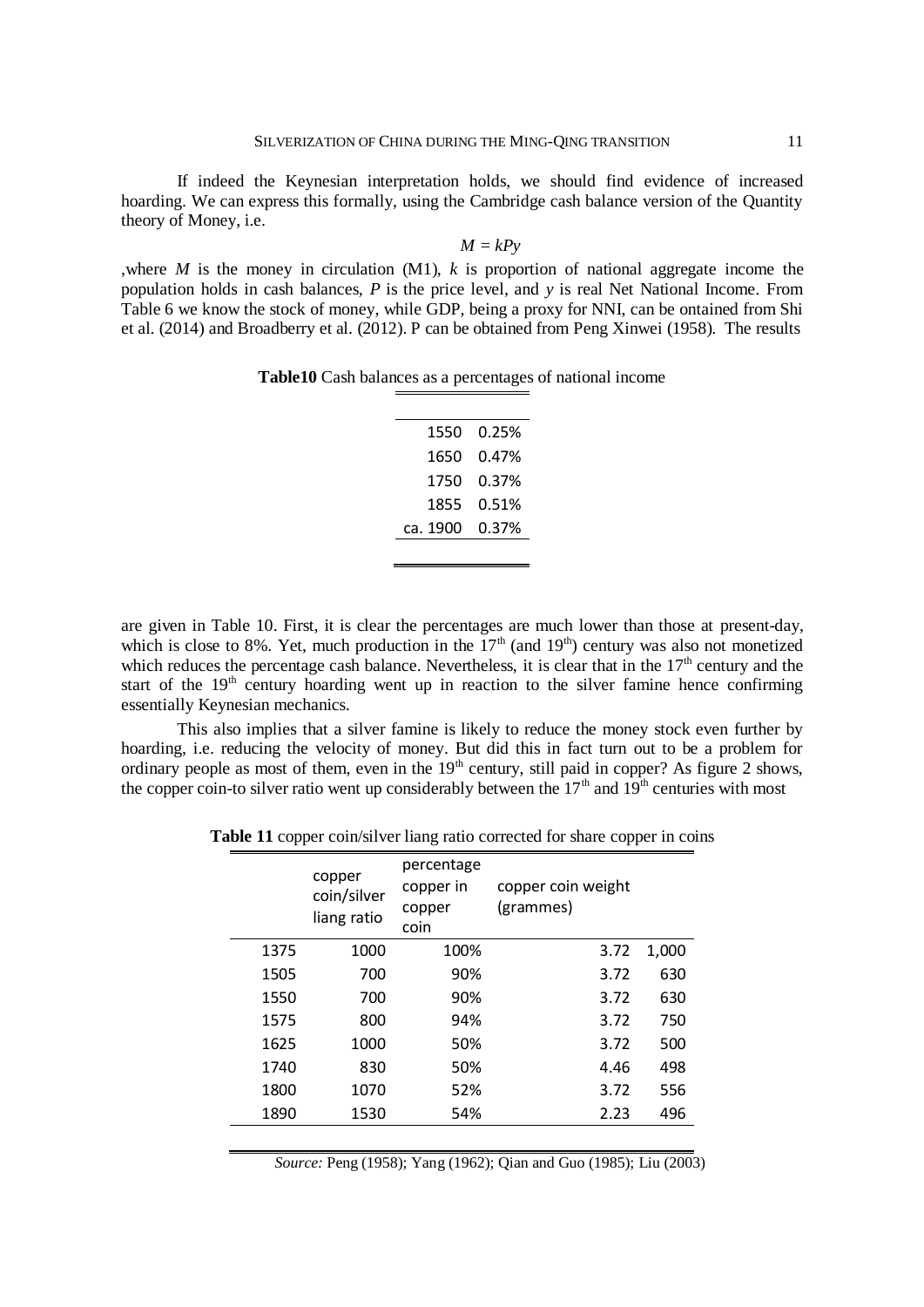of the growth occurring in the  $18<sup>th</sup>$  century. Yet, of the 17<sup>th</sup> century, most of the increase was caused by a reduction of the copper content of the coin (see Table 11). The same is actually true for the  $19<sup>th</sup>$  century, which also witnessed a small decrease in the copper coin to silver ratio.

For the population, part of their income obviously had to be paid in silver, such as taxes and long-distance goods such as silk. Also many of the other goods and products, even though paid in copper, were priced in silver, implying that people had to pay a increasing number of copper coins (but a decreasing amount of copper) for a products when priced in silver. Obviously, ordinary workers did not pay in silver, but rather in copper coins, which were then converted into silver by government officials. This meant they had to pay more copper coins for the same amount of silver, i.e. a decrease in income. Roughly, over the  $17<sup>th</sup>$  century the copper coin/silver ratio increased with 16%, suggesting, at an equal level of wages in copper coins, that silver decreased their income equal to 16% times the share of their income spend in silver. Under this assumption that 50% of ordinary person's expenditure was done for goods and services priced in silver, this implies an income decline of ca. 8%. Given that, according to Shi, Xu, Ni and Van Leeuwen (2014) estimate the average income from 807 to 761 GK dollars to be just above subsistence, this decline must have had a severe impact on the Chinese economy. A similar exercise can be done for the  $19<sup>th</sup>$  century. With an increase in ratio of 20%, an assumed, slightly larger, share in spending of silver of 60%, this implies a decrease of 20%\*60%=12%.

For the international economy, however, once correcting for the reduction in weight and the share of copper, the actual copper to silver ratio was on the decline from the  $17<sup>th</sup>$  century onwards. Hence, the picture changes in that we now find an actual stagnation or decline in the copper to silver ratio, suggesting that the Chinese economy was hardly capable of absorbing all the inflow of silver. In addition, we have to consider that the Chinese economy was silverizing, i.e. replacing alternative ways of payment for silver. Hence, even if the inflow of silver had taken place without actual inflation, this is still no sign that the economy had been expanding. Hence we agree with Von Glahn (1996a) that the inflow of silver was not enough to signal a growth of the Chinese economy.

# 5. CONCLUSION

Many discussions have taken place about the silverization of the Chinese economy. Some have argued that the (lack of) silver was a reason for recessions among the common people and a reason for dynastic change, while others viewed hardly any effect at all. Likewise, some claimed that the inflow of silver has been big, with China growing at such a speed it was capable to absorb all silver, while other have argued the contrary. Both questions, however, boil down to the theoretical model behind the money stock in China.

In order to look at these questions, our first step, however, is to analyse the inflow of silver in the Chinese economy and how it affected local society. We find a reduction after the mid-17<sup>th</sup> century, hence after the Ming-Qing transition. A similar decline occurred during the first half of the 19<sup>th</sup> century. Yet, the effect on local economy was directly small, with the majority of transactions being in copper, even though silver increased in the 19<sup>th</sup> century even though valued in silver.

Notwithstanding this difference, the majority of Chinese prices were reported in silver. This does not mean actual payments occurred in silver, but rather that, due to the unreliability of copper and paper money, silver became increasingly used as a unit of account. This implied that, when at the end of the  $17<sup>th</sup>$  century bronze coins declined in value versus copper coins, people had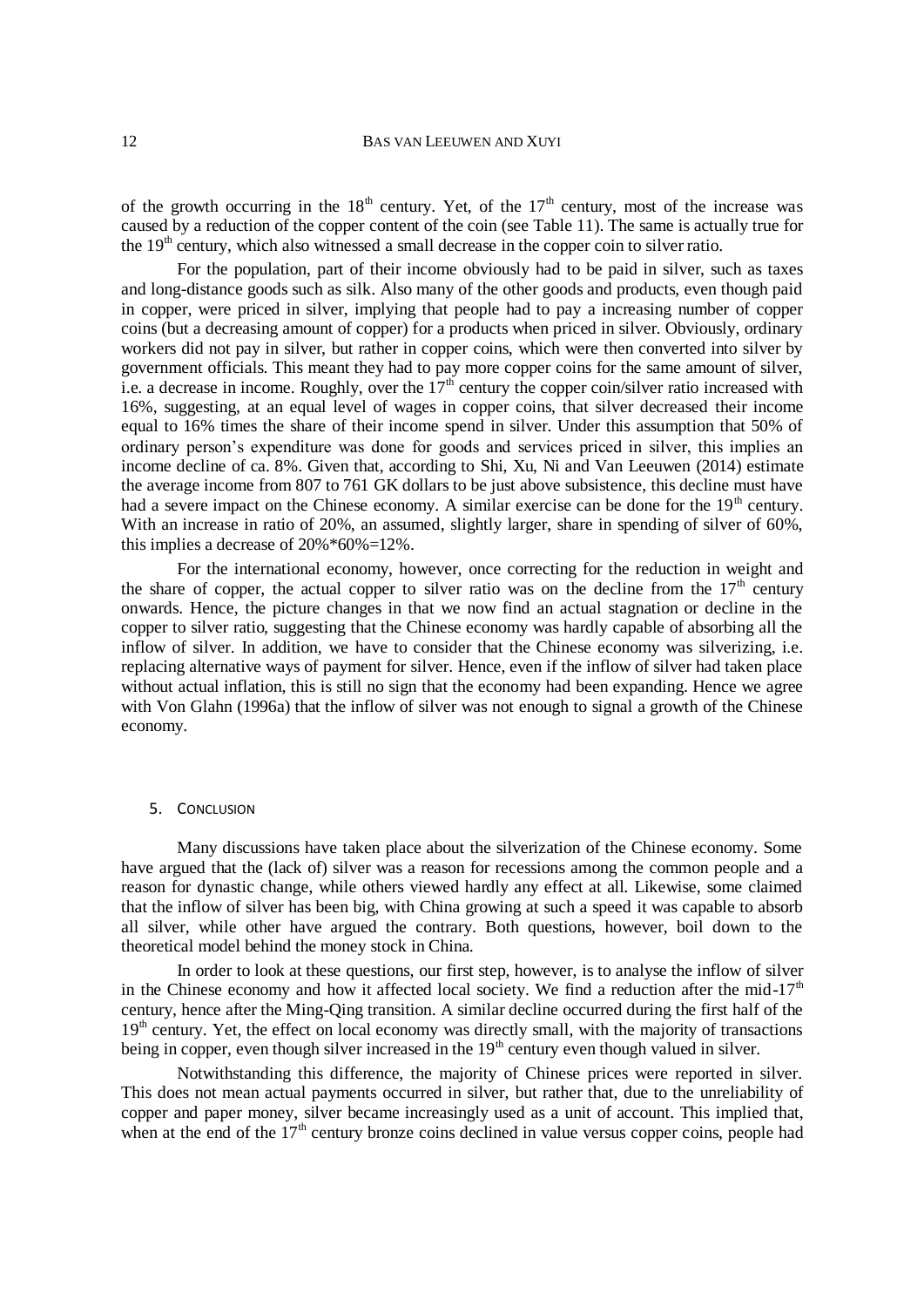to pay increasingly more coins for the same amount of produce and, hence, saw their income decline.

This decline in the value of copper coins versus silver has been used by several authors to argue the Chinese economy was growing in the late Ming dynasty. After all, the Chinese economy was able to absorb large quantities of silver without declining in value versus the standard denomination copper. However, once correcting for the decline in weight and purity, we find that silver declined in value versus copper. This suggests that the inflow of silver was not completely absorbed by the economy. In addition, because China was still in the middle of the process of silverization, silver simply replaced many other means of exchange such as paper cash, textiles, and produce. Hence, we find little evidence in the inflow of silver that points at Chinese economic development.

### **REFERENCES**

Adshead, S. (1988) *China in World history,* New York: .Palgrave Macmillan.

- Atwell, W.S. (2005) 'Another look at silver imports into China, ca. 1635-1644', *Journal of World History,* Vol. 16 (4), pp. 467489.
- Atwell, W.S. (1977) 'Notes on silver, foreign trade, and the late Ming economy', *Ch'ing-shih wenti*, Vol. 8, pp. 1-33.
- Boxer, C.R. (1988) *The Great Ship from Amacon,* Macao: .Instituto Cultural de Macau.
- Braudel, F. and Spooner, F.C. (1967) 'Prices in Europe from 1450 to 1750', in E. Rich, and C. H. Wilson (eds.), *The Cambridge Economic History of Europe*, IV, Cambridge: Cambridge University Press, pp. 374-486.
- Broadberry, S.N., Guan, H. and Li, D. (2012) 'China, Europe and the Great Divergence: a study in historical national accounting', Paper presented at the Asian Historical Economics Conference, Hitotsubashi University Tokyo.
- Flynn, D.O. and Giraldez, A. (1995) 'Born with a "Silver Spoon": The Origin of World Trade in 1571', *Journal of World History,* Vol. 6 (2), pp. 201–21.
- Flynn, D.O. and Giraldez, A. (1994) 'China and the Manila galleons. In A.J.H. Latham and Heita Kwakatsu (eds), *Japanese industrialization and the Asian economy,* London: Routledge.
- Flynn, D.O. and Giraldez, A. (eds.) (1997) *Metals and Monies in an Emerging Global Economy*. U.K.: Aldershot.
- Frank, A.G. (1998) *ReOrient: Global Economy in the Asian Age,* Berkeley: University of California Press.
- Geiss, J.P. (1979) *Peking under the Ming, 1368-1644*, PhD Princeton University.
- Goldstone, J.A. (1991) *Revolution and rebellion in the early modern world,* Berkeley: University of California Press.
- Irigoin, A. (2009), 'The end of a silver era: The consequences of the breakdown of the Spanish peso standard in China and the United States, 1780s-1850s,' *Journal of World History,* Vol. 20 (2), pp. 207-243.
- Kishimoto-Nakayama, Mio (1984), 'The Kangxi depression and early Qing local markets,' *Modern China,* Vol. 10 (2), pp. 227-256.
- Liang, F. (1989) *Liang fangzhong's symposium on economic history*, Beijing: Zhonghua book company.(梁方仲:《梁方仲经济史论文集》, 北京: 中华书局 1989 年版。)
- Lin, M.-H. (2006) *China Upside Down: Currency, society, and ideologies, 1808-1856, Harvard:* Cambridge University Press.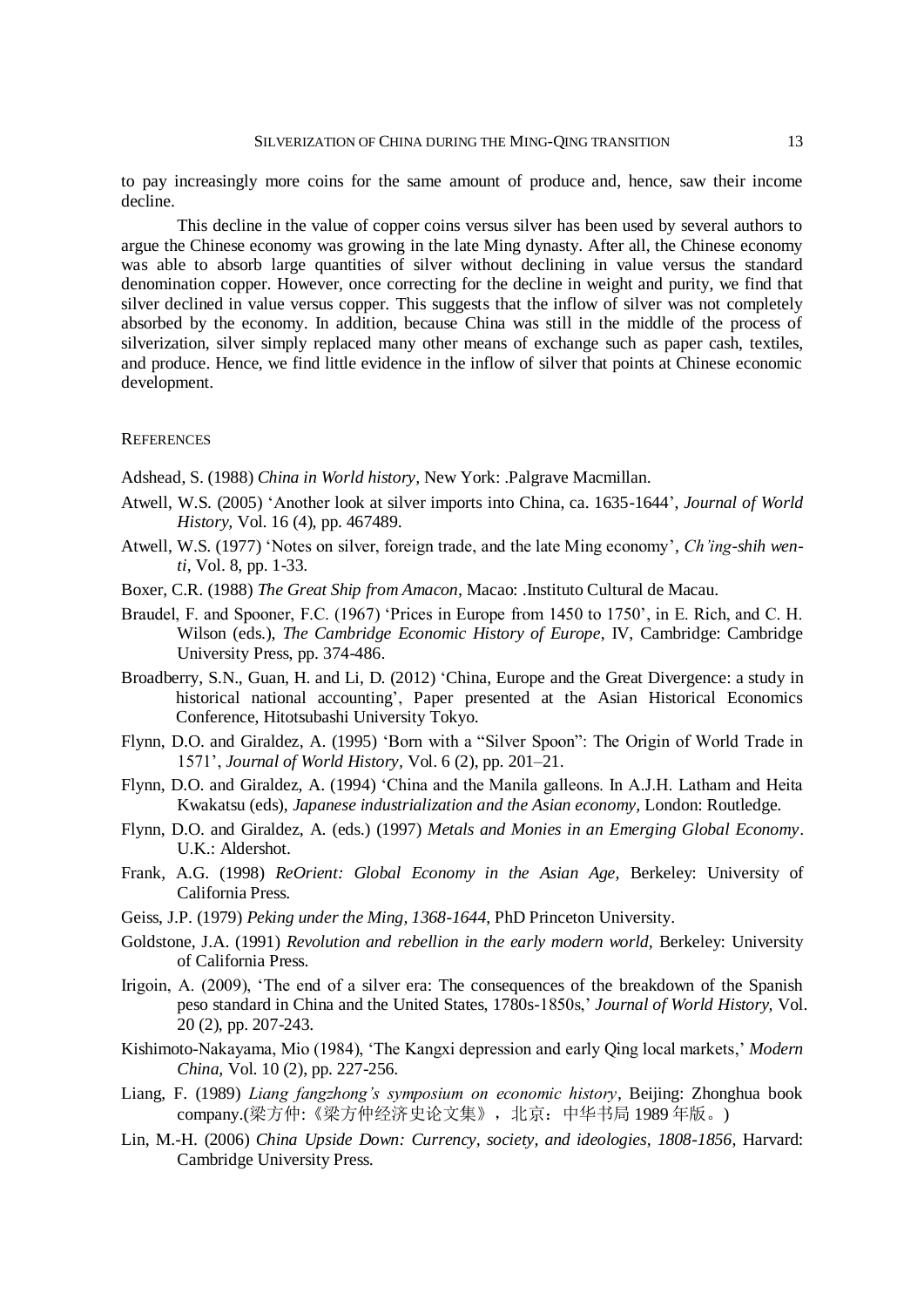- Liu, Jun(2009): Analysis of volume of import of silver to China during Ming and Qing dynasties, Journal of Dongbei Finance and Economics University, Vol.15,No.6,pp.3~6.刘军: 明清时 期白银流入量分析《东北财经大学学报》2009 年第 6 期
- Liu, L. (2003) 'Ratio Between Silver and Copper in Ming and Qing Dynasties', *Journal of Zhaoqing University*, Vol.24 No.3. (刘利平, 明清时期银钱比价初探, 肇庆学院学报 第 24 卷第 3 期 2003年6月).
- Liu, G.W. (2005) *Wrestling for Power: The State and the Economy in Later Imperial China*, Doctoral dissertation, Harvard University
- Moloughney, B. and Xia, W. (1989) 'Silver and the fall of the Ming dynasty: A reassessment', *Papers of Far Eastern History,* Vol. 40, pp. 51-78.
- Peng, X. (1958) *Currency history in China*, Shanghai: Shanghai People's Publishing House.(彭信 威:《中国货币史》,上海:上海人民出版社 1958 版。)
- Pomeranz, K. (2000) *The Great Divergence: China, Europe and Making of the Modern World Economy,* Princeton, N.J.: Princeton University Press.
- Qian, J. and Guo, Y. (1985) *China Monetary History Outline*, Shanghai: Shanghai people's Publishing House (中国货币史纲要, 上海人民出版社 1985 年 6 月)
- *Qing archive of the mining industry*, First Historical Archives of China and library of Institute of Economics in Cass.
- Shi, Z., Ni, Y., Xu, Y. and Van Leeuwen, B. (2014), 'Chinese national income, ca. 1661-1933', Paper presented at the workshop *Accounting for the Great Divergence,* Venice 22-24 May.
- *shizu zhanghuangdi shilu*, vol.60, zhonghua book company, beijing,1985.(《世祖章皇帝实录》, 中华书局 1985 年影印, 北京。)
- TePaske, J.J. (1983) 'New world silver, Castile and the Philippines, 1590-1800', In J.F. Richards (ed.), *Precious metals in the later medieval and early modern world,* Carolina Academic Press: Durham.
- Von Glahn, R. (1996b) 'Myth and reality of China's seventeenth-century monetary crisis', *Journal of Economic History,* Vol. 56 (2), pp. 429-454.
- Von Glahn, R. (1996a) *Fountain of Fortune. Money and Monetary Policy in China, 1000-1700*, Berkeley: University of California Press.
- Von Glahn, R. (2010), 'Monies of Account and Monetary Transition in China, Twelfth to Fourteenth Centuries,' *Journal of the Economic and Social History of the Orient,* Vol. 53, pp. 463-505.
- Wan, M. (2004) 'Economy silverization in Ming dynasty and relationship between China and world', *Academic Journal of Hebei province*, vol. 24 (3), pp. 145-154 (万明:《明代白银 货币化:中国与世界连接的新视角》,《河北学刊》2004 年第 3 期。)
- Wang, S. (1964) 'International trade development among China, Manila and Mexico in late Ming period', *Journal of Geography*, Vol.7, pp.31-59. (王士鹤:《明代后期中国—马尼拉—墨 西哥贸易的发展》,《地理集刊》1964 年第 7 号。)
- Wu, C. (2001) *Modernization in China: Market and Society*, Beijing: Shanlian bookshop. (吴承明. 中国的现代化: 市场与社会[M].北京: 三联书店, 2001.)
- Yamamura, K. and Kamiki, T. (1983) 'Silver mines and Sung coins: a monetary history of medieval and modern Japan in international perspective', In J. F. Richards (ed.), *Precious Metals in the Late Medieval and Early Modern World*, Durham: Carolina Academic Press.